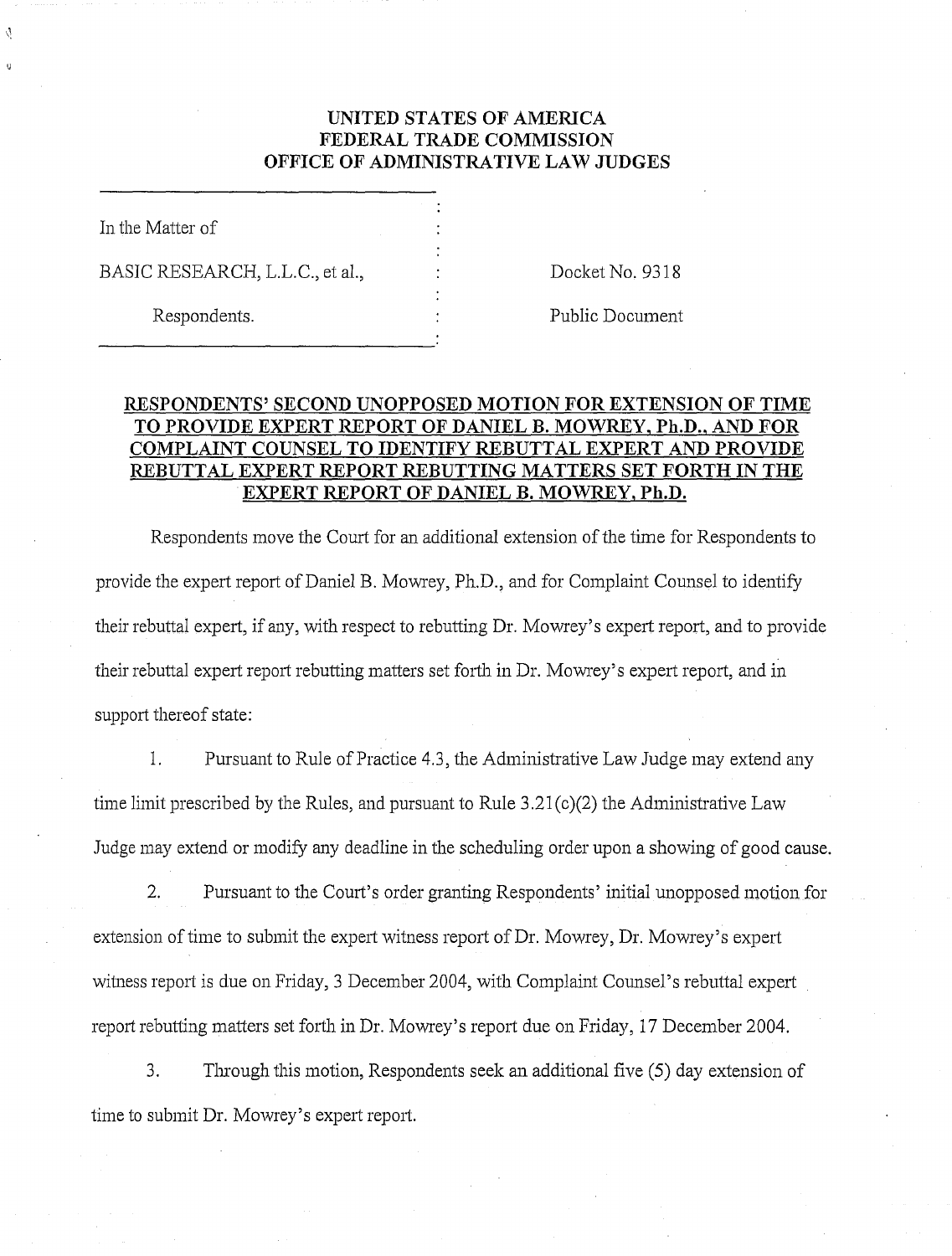4. On Wednesday, 1 December 2004, counsel for Dr. Mowrey, Ronald F. Price, discussed the relief sought in this request with Complaint Counsel Laureen Kapin and Josh Millar. Ms. Kapin represented that Complaint Counsel did not oppose the requested extension, and requested that Complaint Counsel be granted an extension with respect to their rebuttal report rebutting Dr. Mowrey's expert report, such that Complaint Counsel's rebuttal expert report would be due on Monday, 27 December 2004.

**5.** Good cause exists to justify the additional requested extension. As indicated in Respondents' initial motion for extension of time, Dr. Mowrey's wife has serious health problems, which health problems require that Dr. Mowrey dedicate many hours tending to the health needs of his wife. Those health problems have required Dr. Mowrey to dedicate more time than originally anticipated caring for and tending to his wife's health needs, and she has been required to undergo extensive medical tests during the week of 29 November 2004. Accordingly, Respondents request the additional brief five day extension to which Complaint Counsel has consented.

*6.* A proposed order is attached for the Court's convenience.

Dated 1 December 2004.<br>Ronald F. Price

Respectfully submitted,

PETERS SCOFIELD PRICE **A PROFESSIONAL CORPORATION** 340 Broadway Centre 111 East Broadway Salt Lake City, Utah 841 11 Telephone: (801) 322-2002 Facsimile: (801) 322-2003 E-mail: rfp@psplawyers.com

**Counsel for Respondent Daniel B. Mowrey** 

 $\overline{2}$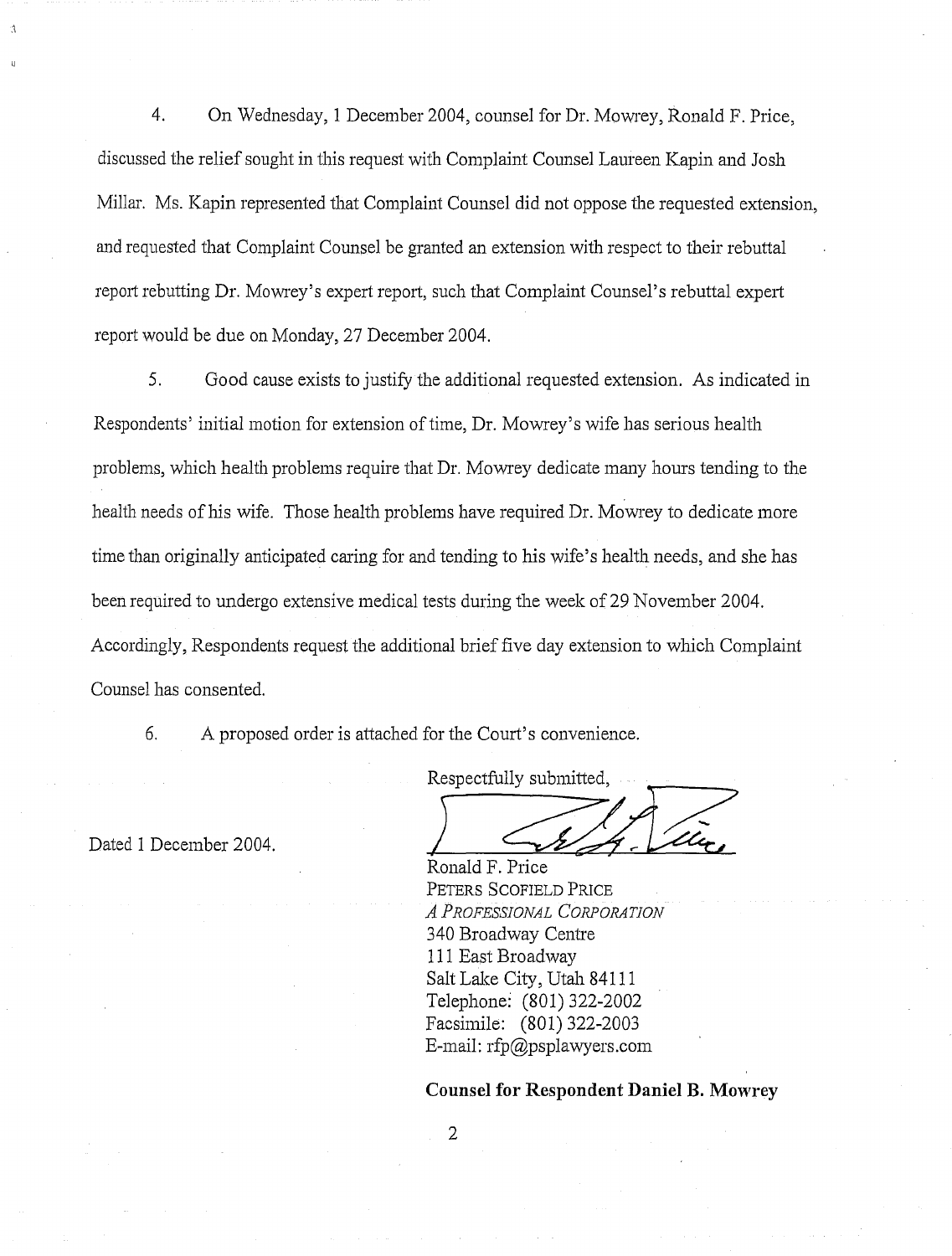### **CERTIFICATE OF SERVICE**

I HEREBY CERTIFY that a true and correct copy of the foregoing **RESPONDENTS' SECOND** UNOPPOSED MOTION FOR EXTENSION OF TIME TO PROVIDE EXPERT REPORT OF DANIEL B. **MOWREY, PILD., AND FOR COMPLAINT COUNSEL TO IDENTIFY REBUTTAL EXPERT AND**  PROVIDE R EBUTTAL E XPERT R EPORT R EBUTTING M ATTERS S ET F ORTH I N T HE E XPERT **REPORT OF DANIEL B. MOWREY, PH.D.** was provided to the following on this  $\sqrt{2}$  day of December, 2004, as follows:

(1) the original and two (2) paper copies were sent via UPS, overnight delivery, and on 2 December 2004 one (1) electronic copy via email attachment in Adobe® ".pdf" format to: Donald S. Clark, Secretary, Federal Trade Commission, 600 Pennsylvania Avenue, N.W., Room H-159, Washington, D.C. 20580.

(2) on 1 December 2004, two  $(2)$  paper copies sent via UPS overnight delivery, to: The Honorable Stephen J. McGuire, Chief Administrative Law Judge, 600 Pennsylvania Avenue, N.W., Room H-104, Washington, D.C. 20580.

(3) One (1) copy via e-mail attachment in Adobe<sup>®</sup> ".pdf" format to Commission Complaint Counsel, Laureen Kapin, Joshua S. Millard, and Laura Schneider, all care of lkapin@ftc.gov, jmillard@ftc.gov; rrichardson@ftc.gov; lschneider@ftc.gov with one (1) paper copy via U. S. Postal Service to Laureen Kapin, Bureau of Consumer Protection, Federal Trade Commission, Suite NJ-2122, 600 Pennsylvania Avenue, N.W., Washington, D.C., 20580.

(4) One (1) copy via United States Postal Service to Stephen Nagin, Esq., Nagin Gallop & Figueredo, 3225 Aviation Avenue, Suite 301, Miami, Florida 33131.

(5) One (1) copy via United States Postal Service to Richard Burbidge, Esq., Jefferson W. Gross, Esq. and Andrew J. Dymek, Esq., Burbidge & Mitchell, 215 South State Street, Suite 920, Salt Lake City, Utah 841 11, Counsel for Dennis Gay.

 $(6)$  One  $(1)$  copy via United States Postal Service to Jeffrey D. Feldman FELDMANGALE, P.A. Miami Center - 19th Floor 201 S. Biscayne Boulevard, Miami, FL 33131, Counsel for Respondents A. G. Waterhouse, L.L. C., Klein-Becker, L.L. C., Nutrasport, L.L. C., Sovage, Dermalogic Laboratories, L.L. C., and BAN, L.L. C.

(7) One (1) copy via United States Postal Service to Mitchell K. Friedlander, 5742 West<br>Harold Gatty Drive, Salt Lake City, Utah 84111, pro se.

re V

F:\Data\RFP\Basic Research\Mowrey\Pldgs\Second Motion Extension of Time.wpd

3